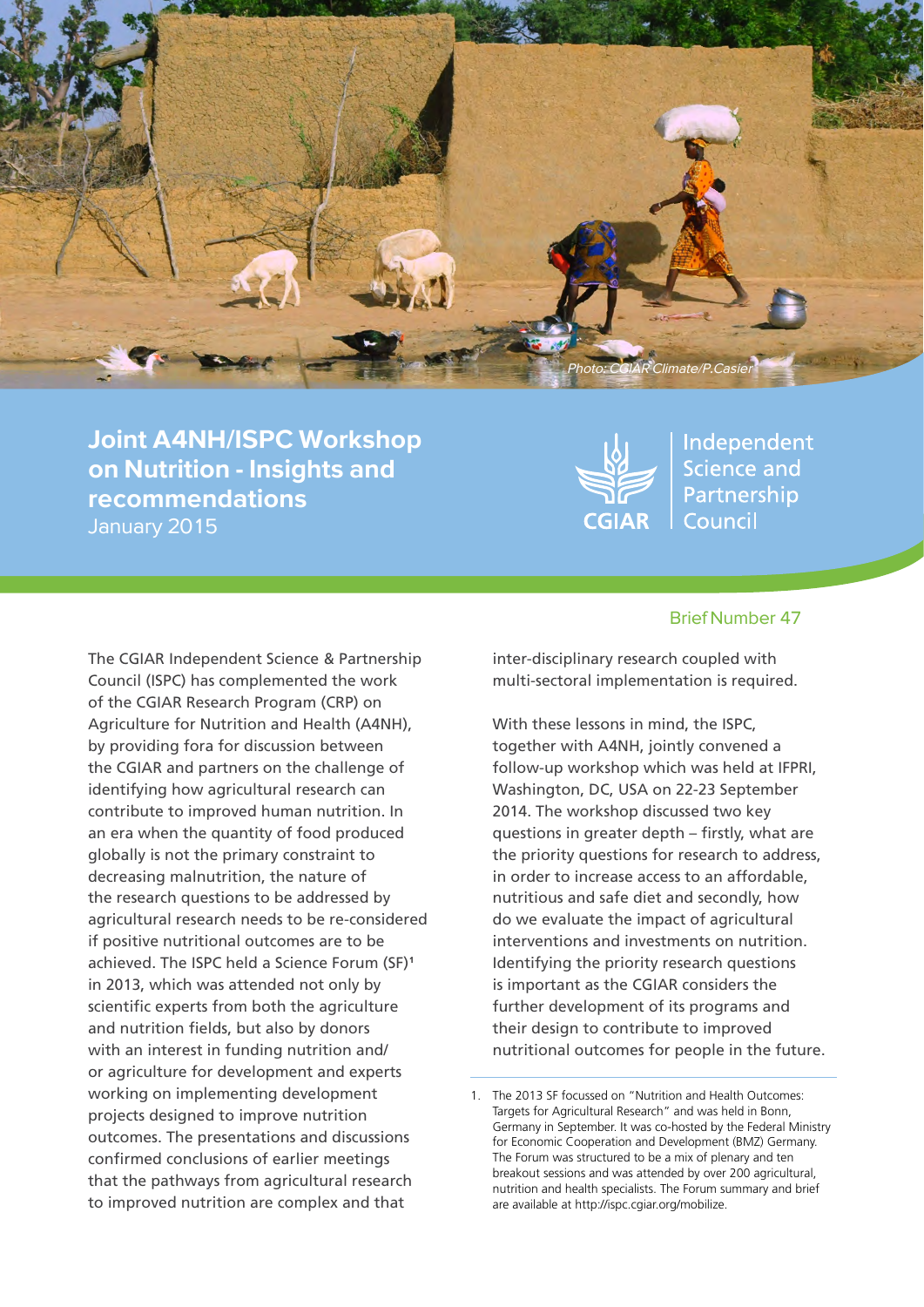The two-day workshop attracted over 40 participants. The agenda was designed to maximize dialogue and debate between participants through facilitated breakout group discussions on both days in addition to invited talks.

## **Global context**

Nutritional status is a complex concept and is influenced by access to food, care and health as the three big contributing elements. Traditionally agriculture has contributed to enhancing household access to food through increased productivity and income. While the quantity of food accessible by the poorer sectors of populations in many developing countries remains an issue, the nutritional quality of food eaten is an insidious problem more broadly, with targets not being met even in developed countries.

Many of the presentations at the workshop touched on dynamism around the context in which research outputs by both the agriculture and nutrition research communities will be used. Agriculture can be leveraged to improve nutrition but the agricultural research agenda needs to be rethought if we want agriculture to contribute to the delivery of nutrition outcomes. Researchers and policy makers need to re-examine their assumptions and current paradigms. The impact of changing demand for different foods has not been recognized sufficiently - diets can differ markedly between countries and diets are not static over time, especially as incomes rise from a low base. Markets are changing – regional markets are important for many poor consumers. The private sector is also changing and there is increasing attention being paid to and investment in the health value of food. There are opportunities for diverse diets to make a positive contribution to nutrition outcomes, but there is a continuing trend in funding and policy to focus research

on staple foods and national food security, and not to support alternative approaches.

So how could we design research differently and where should we put our efforts to ensure we contribute to positive nutritional outcomes? Participants at the workshop identified key areas where more research might benefit nutrition outcomes and the associated actions required. These included a greater understanding of the context in which the expected research results would be implemented, additional approaches to enhancing diet diversity, the need for a focus on appropriate indicators and on how to evaluate progress. These are explored in detail below.

## **The context in which the research results will be implemented**

When designing the research questions, it is important to identify who will use the results and how they will be used. Similarly, it is important to recognize enabling or obstructing factors in the local context, and how nutrition improvements will be measured to show the results of the intervention. A formal Theory of Change (TOC) describes the assumptions underlying the relationships between outputs, outcomes (including unintended outcomes) and impact, addressing complexity and causality. Developing TOCs for the uptake of research outputs through to delivery of development outcomes is important to i) assess the feasibility of delivery through "impact pathways"; ii) identify key knowledge gaps; iii) provide insight into the interest of the potential users in the scope of the research ; iv) measure and validate the assumptions; v) identify clear roles and responsibilities for the partners that need to be involved in research, delivery and measurement; and vi) provide a framework for Monitoring and Evaluation. TOCs should also be reviewed and updated as new information emerges.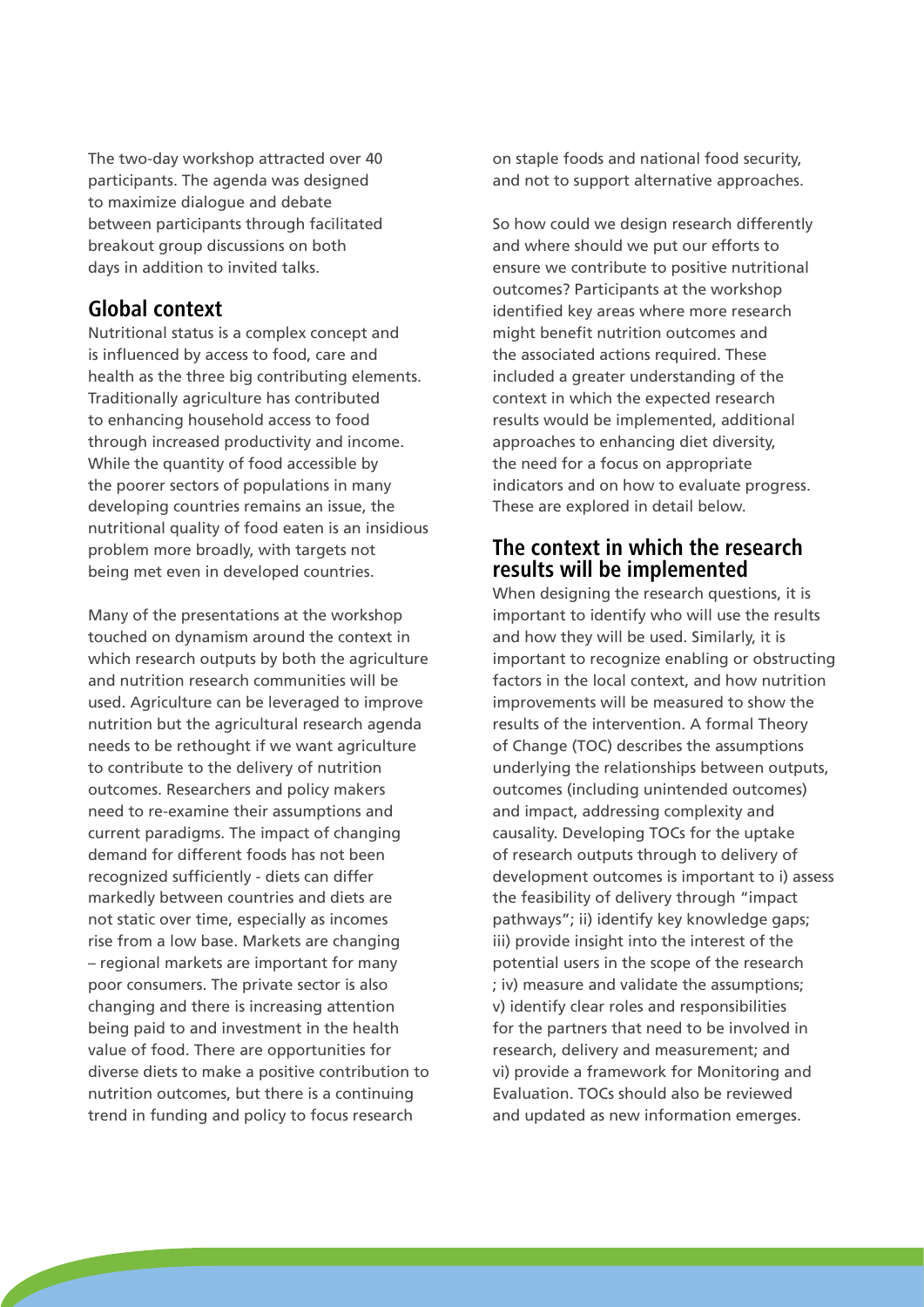# **Making a nutritious, safe and affordable diet accessible**

There was unanimous agreement during the discussions that there is a need to focus more on "diet quality" than simply on producing more calories. The first presentation focused on the bias in research investment towards increasing the productivity of staple crops (predominantly cereals such as wheat, rice and maize). This leads, amongst other things, to difficulties for poor people in sourcing diversity in diets at an affordable price. There is an opportunity for the CGIAR to conduct research on diet diversification by identifying key opportunities/crops, focusing on intensification, breeding and management of a wider range of crops and on getting the individual products into diets costeffectively. Continued investment in making staples more nutrient-rich should not be undermined, however additional emphasis in the research agenda on non-staple, nutrient-rich foods is crucial (for example developing the seed system for nutrientrich crops, ensuring that nutrient-rich foods can be marketable, better infrastructure to serve multiple crops and reduce post-harvest loss, and more investment in processing and increasing convenience). Biofortified foods and animal source foods such as eggs, meat, milk and fish have great potential to improve the nutrition of people on poor diets, but more research emphasis on considering the whole diet is needed, taking due recognition of cultural differences. The challenge is to maintain a fair price to the producer while reducing the price for consumers.

Presentations on the first day of the workshop also considered how to facilitate smallholder farmer participation in markets. For smallholder farmers to supply domestic markets effectively to increase the availability, affordability and quality of diverse nutritious foods, they must produce a commodity

for which there is demand, with reduced perishability or increased storage capacity, which renders high value for land area, or is capable of being farmed with other crops and for which safety considerations (e.g. aflatoxin contamination) are recognized. Consequently, addressing challenges in the marketplace will help diversify diets (e.g. by reducing constraints to produce, store, process, transport and market nutritious and safe foods for urban and rural populations). Past evidence also suggests that agricultural research has helped reduce poverty for poor consumers.

Tremendous opportunities for improving nutrition seem to be offered by identifying leverage points in value chains through which dietary diversity can be enhanced. These include identifying bottlenecks where unnecessary transaction costs exist, and what could be upgraded to decrease cost and increase the value of the commodity through processing, for example; understanding production versus consumption dynamics; creating demand by understanding and influencing consumer choice; and, identifying policy and regulation actions and solutions. At the same time, there are critical risks for improved nutrition through value chain development that need to be taken into account such as trade-offs between income and nutrition; risk of ignoring short value chains that do/can supply food to target populations (e.g. advantages for women's time) in favor of long value chains (international, high income urban markets); concerns about exclusivity and whether value chains and food systems can actually reach the most vulnerable; unintended consequences of commercialization; and risk for food safety with intensification. To make diverse food available and affordable, it is critical to integrate multiple value chains and focus on the "value web" rather than single value chains. Another key area for action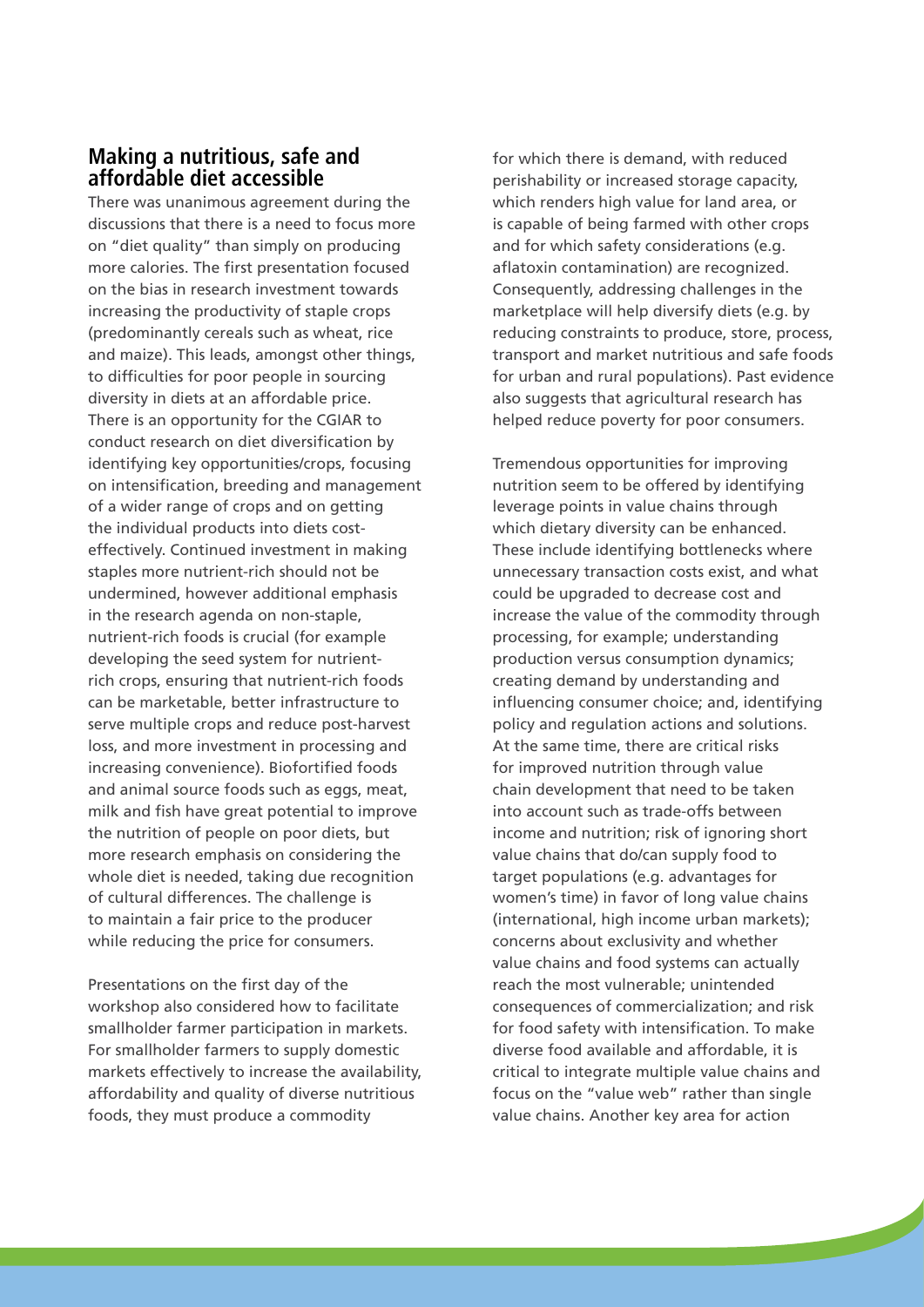relates to efforts in managing food safety in informal markets in ways that remain pro-poor. Evidence shows that wet markets are often no worse than supermarkets at meeting food safety standards, and gradual "formalization" of wet markets can improve safety and decrease poverty.

Healthy diets are usually more expensive and more difficult to access than minimal or less-healthy diets. Hence agricultural research should not just be limited to breeding improvement but also targeted to drive down the local costs of production. In addition to increased prices of non-staples, issues such as seasonality impinge on diet diversification and agricultural researchers should take into consideration sustaining seasonal choices and providing a market for the producer. Agricultural research would also benefit from modelling efforts that factor in the impact(s) of urbanization, agricultural intensification and other major trends, on dietary changes that will happen in the future.

## **Methods and measures: Monitoring impact and evaluating progress**

As research investors press for evidence of impact, more accountability for development outcomes is being asked of and expected from the CGIAR. It is challenging to attribute positive impact to agriculture in multisectoral interventions. A greater immediate challenge to research is to develop reliable, feasible, objective and/or subjective measures of availability and affordability of diverse, nutritious diets – better methods and metrics are the need of the hour.

So what should agriculture be held accountable for in terms of improving nutrition? Agriculture could (in some contexts) be held accountable for providing affordable, adequate, diverse and nutritious foods, and for not causing other adverse

effects (from the environmental standpoint, safety issues and worsening women's time and resource allocation). Therefore it is important to track indicators for outcomes all along the pathway, not those just related to diet and nutrition outcomes. There was consensus amongst the participants that whilst agricultural interventions should focus on more proximal indicators for measuring impact, there is an inter-sectoral linkage to be made. For example, a novel composite index - the Net State of Nutrition Index (NeSNI) was presented that highlights the net state of nutrition (for 89 low and middle income countries) across six nutrition goals (stunting, anaemia, low birth weight, overweight, exclusive breastfeeding and wasting) and tracks "net" progress towards these multiple goals simultaneously. Although general indicators of malnutrition such as stunting are not appropriate for measuring the nutritional impact of agricultural interventions, agricultural research can contribute to these more distal nutritional outcomes.

Dietary diversity is increasingly recognized as a useful indicator for capturing some aspects of diet quality, as it correlates with adequacy of nutrient intake. Bearing in mind the rising problems of obesity and diet-related noncommunicable diseases (NCDs), workshop participants considered that agriculturenutrition research would benefit from developing indicators that take into account additional indicators of dietary quality and food environments, such as food groups that should be consumed in moderation.

A presentation on the measurement of food environments (where the food environment is defined as the availability, affordability, convenience and desirability of various foods) underscored the importance of such a concept in improving the design and evaluation of agricultural interventions for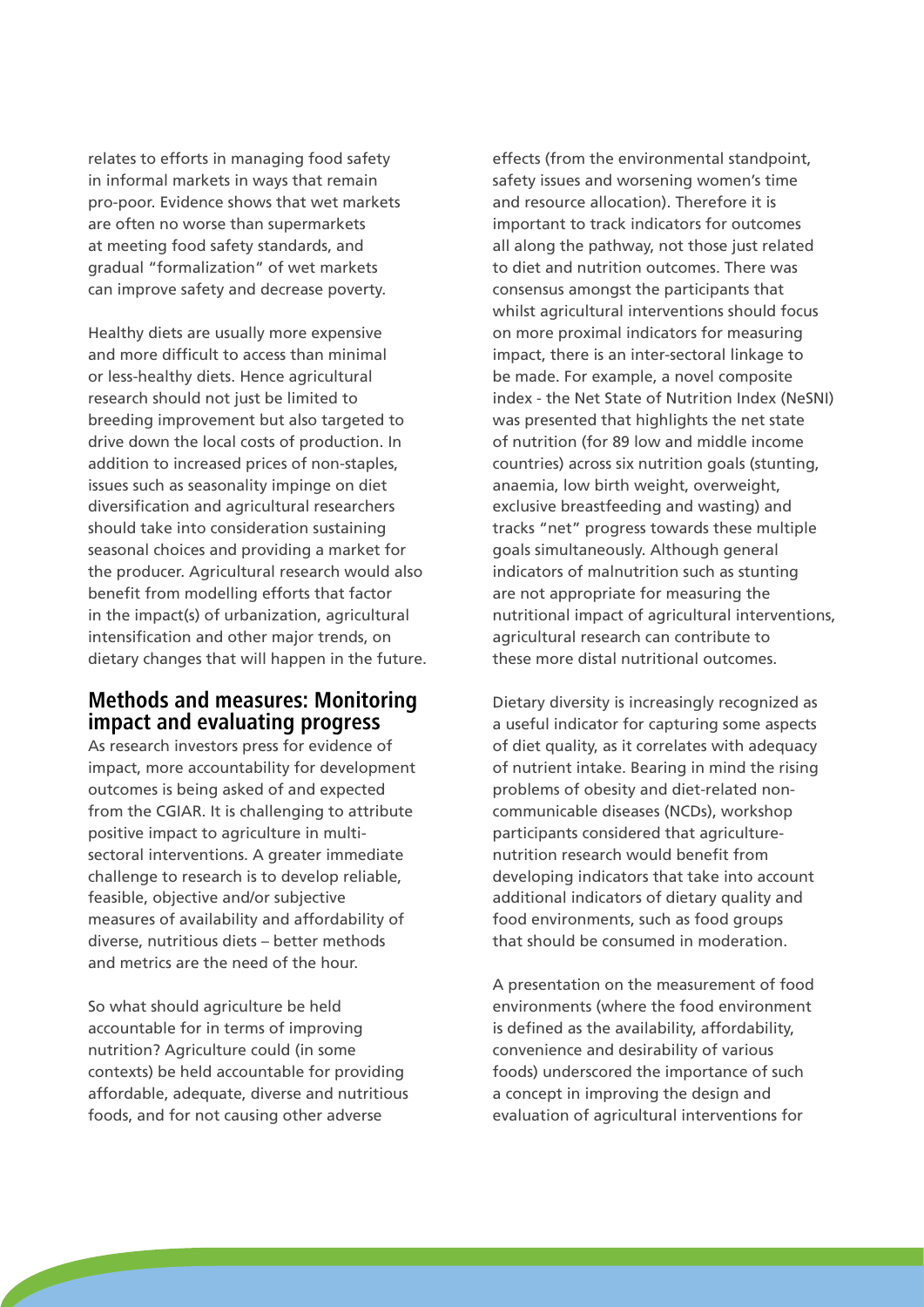nutrition. Agriculture-nutrition research would benefit from measuring food environments to predict/understand the likely effect of additional income on diets, to monitor/ evaluate the effect of the program on the food environment and to design better nutrition-sensitive programs to fill supply and demand gaps based on understanding of the existing food environment. The food environment has been measured using some existing tools (for example, INFORMAS<sup>2</sup>, Optifood<sup>3</sup>, etc.) but the development of such metrics is still in its infancy and few are relevant to application globally in rural areas. There is a need to develop both objective and subjective measures of prices of various food groups. Methods for aggregating data and coming to a price representing the whole food group need to be developed, standardized and mainstreamed.

Another presentation highlighted three nutrition-sensitive indicators that have recently been developed by the US Government's Feed the Future (FTF) initiative to complement the dietary diversity indicators already being collected. These include prevalence of women of reproductive age who consume targeted, nutrient-rich, value chain commodities; prevalence of children 6-23 months who consume targeted, nutrient-rich, value chain commodities; and, the total quantity of targeted, nutrient-rich, value chain commodities produced by direct beneficiaries that is set aside for home consumption.<sup>4</sup> Nutrient-rich commodities must meet any of the following criteria: i) bio-fortified; ii) legume, nut or seed; iii) animal-sourced food; iv) dark yellow or orange-fleshed root or tuber; v) fruit or vegetable that meets the threshold for being a "high source" of one or more micronutrients on a per 100 gram basis.

In addition to accountability to donors, accountability to beneficiaries must be enhanced and strengthened. Results should be shared in order to empower communities with knowledge – however this entails supplementary cost implications that should be factored into the program/ project budget. Concurrently, program/ project costs could be reduced by joining in with consumption and measurement surveys of others. For example, the CGIAR is actively engaging with consumption expenditure surveys in the World Bank Living Standards Measurement Study and could use these data to help track dietary change and prices changes over time. This could be further complemented by data from project activities.

### **Partner choice and organization**

Participants at the workshop agreed that more strategic partnerships (both internal and external to the CGIAR) are required. Within the CGIAR, expertise in social science, nutrition, nutrition evaluation and food science is limited. Enhancement of these skill sets could increase the probability of successful nutrition outcomes. Building a community of practice inclusive of all specialties to ensure that information on CRP nutrition-related activities is shared is recommended. At the system level, a long term vision of how partnerships would grow with clear roles and responsibilities is necessary. This would boost the capacity of CRPs to collaborate effectively and avoid duplication. At the same time, local measurement and analysis of nutritional status and options is an apparent advantage of systems programs and the CGIAR may need to consider the relative roles and responsibilities in design, conduct and measurement of nutritional programs.

- 3. http://blog.usaid.gov/2013/09/optifood-to-improve-diets-and-prevent-child-malnutrition-in-guatemala/
- 4. http://feedthefuture.gov/sites/default/files/resource/files/ftf\_handbook\_indicators\_october2014.pdf

<sup>2.</sup> https://www.fmhs.auckland.ac.nz/en/soph/global-health/projects/informas.html